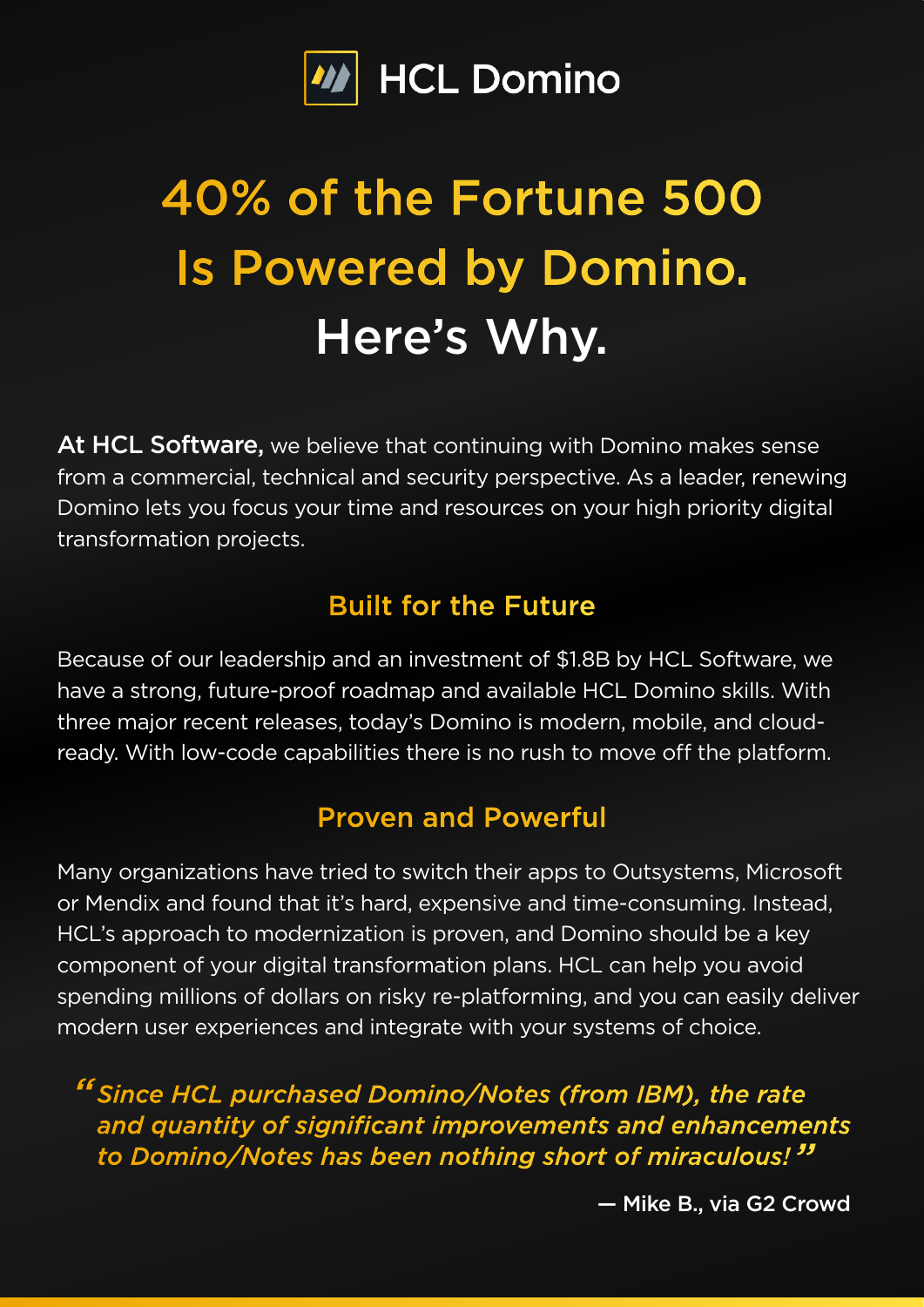# The World is Powered by Domino

#### Domino Powers 40% of the Fortune 500.

Domino powers 10 million enterprise-grade apps that run 15,000+ companies around the world.

*With Domino v12 I believe that the CIO can bring best of breed*  " *to the table... I find it to be a foundational platform that allows organization to readily mix and match generations of IT for organizations that wish to move into the future.* "

- Dion Hinchcliffe, Constellation Research

## Rock-solid Secure Platform to Power Your Business Apps.

Trusted by banks, governments, utilities, and insurance companies worldwide and has never been hacked

*One of the principal reasons we are still with Domino is its security.*  " *In more than 20 years, we have NEVER had a security issue.* "

- Oscar Lara, CIO of BioPappel

#### 300+ Enterprise Companies Last Year Renewed Domino.

These customers (and over 500K active users) realized they couldn't find a secure platform with the kind of value Domino provides.

*The TCO to use, develop, and maintain our full business*  " *environment with standard ERP/HRM/ PM solutions from Microsoft, SAP, Salesforce would have been 15X the cost of Domino.*  "

- Bernd Gewehr, Head of IT at Vössing

rhea  $\odot$ 

#### Trusted by Global Leaders